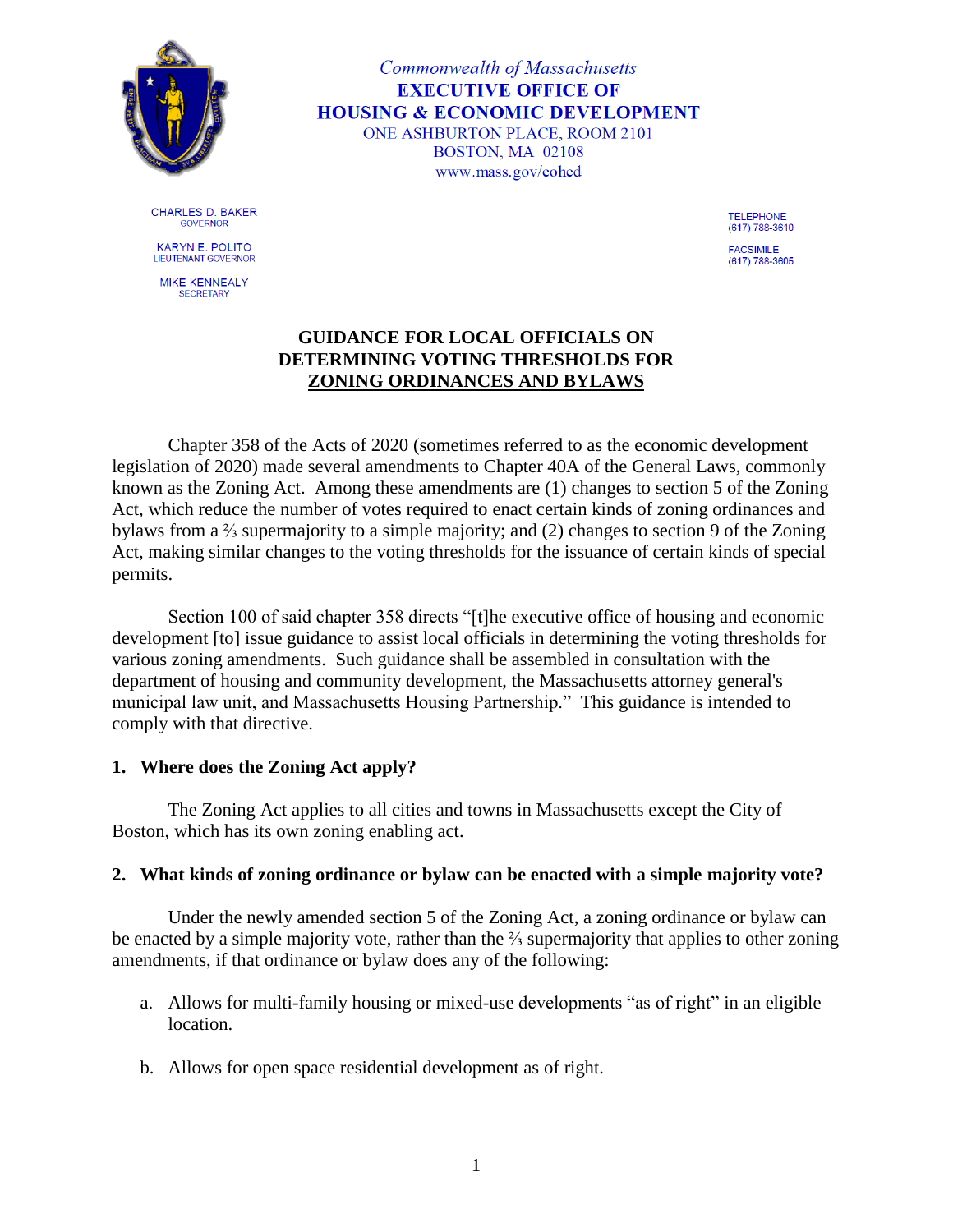- c. Allows accessory dwelling units, either within the principal dwelling or within a detached structure on the same lot, as-of-right.
- d. Allows by special permit accessory dwelling units in a detached structure on the same lot.
- e. Reduces the parking requirements for residential or mixed-use development under a special permit.
- f. Permits an increase in the permissible density of population or intensity of a particular use in a proposed multi-family or mixed-use development that requires a special permit.
- g. Changes dimensional standards such as lot coverage or floor area ratio, height, setbacks, minimum open space coverage, parking, building coverage to allow for the construction of additional residential units on a particular parcel or parcels of land.
- h. Provides for transfer of development rights zoning or natural resource protection zoning in instances where the adoption of such zoning promotes concentration of development in areas that the municipality deems most appropriate for such development, but will not result in a diminution in the maximum number of housing units that could be developed within the municipality.
- i. Adopts a smart growth or starter home district in accordance with section 3 of Chapter 40R of the General Laws.

Key terms such as "multi-family housing," "mixed-use development," "accessory dwelling unit," "transfer of development rights zoning," "natural resource protection zoning," and "eligible location" are now defined in section 1A of the Zoning Act.

#### **3. Who decides which voting threshold applies to a particular zoning proposal?**

Section 5 does not specify who determines whether a proposed zoning ordinance or bylaw is the kind that can be approved by a simple majority vote. The proponent of a zoning ordinance or bylaw that allows or facilitates the development of new housing should include in the petition a statement explaining if it meets any of the criteria for being approved by a simple majority vote. The Zoning Act provides that no vote on a proposed zoning amendment may occur until after the planning board in a city or town, and the city council (or a committee designated or appointed by the council) each has held a public hearing on the proposal. Additionally, no vote to adopt a zoning ordinance or bylaw may be taken until the planning board has submitted a report and recommendations to the town meeting or city council, or 21 days have elapsed after the hearing without submission of such report. It is recommended that the planning board, after consultation with municipal legal counsel, include in this report a determination of which voting threshold applies to the zoning proposal. The legislative body's vote consistent with that recommendation will affirm the voting threshold.

Under section 32 of chapter 40 of the General Laws, all zoning bylaws adopted by a town must be submitted to the Attorney General for review and approval. A request for approval must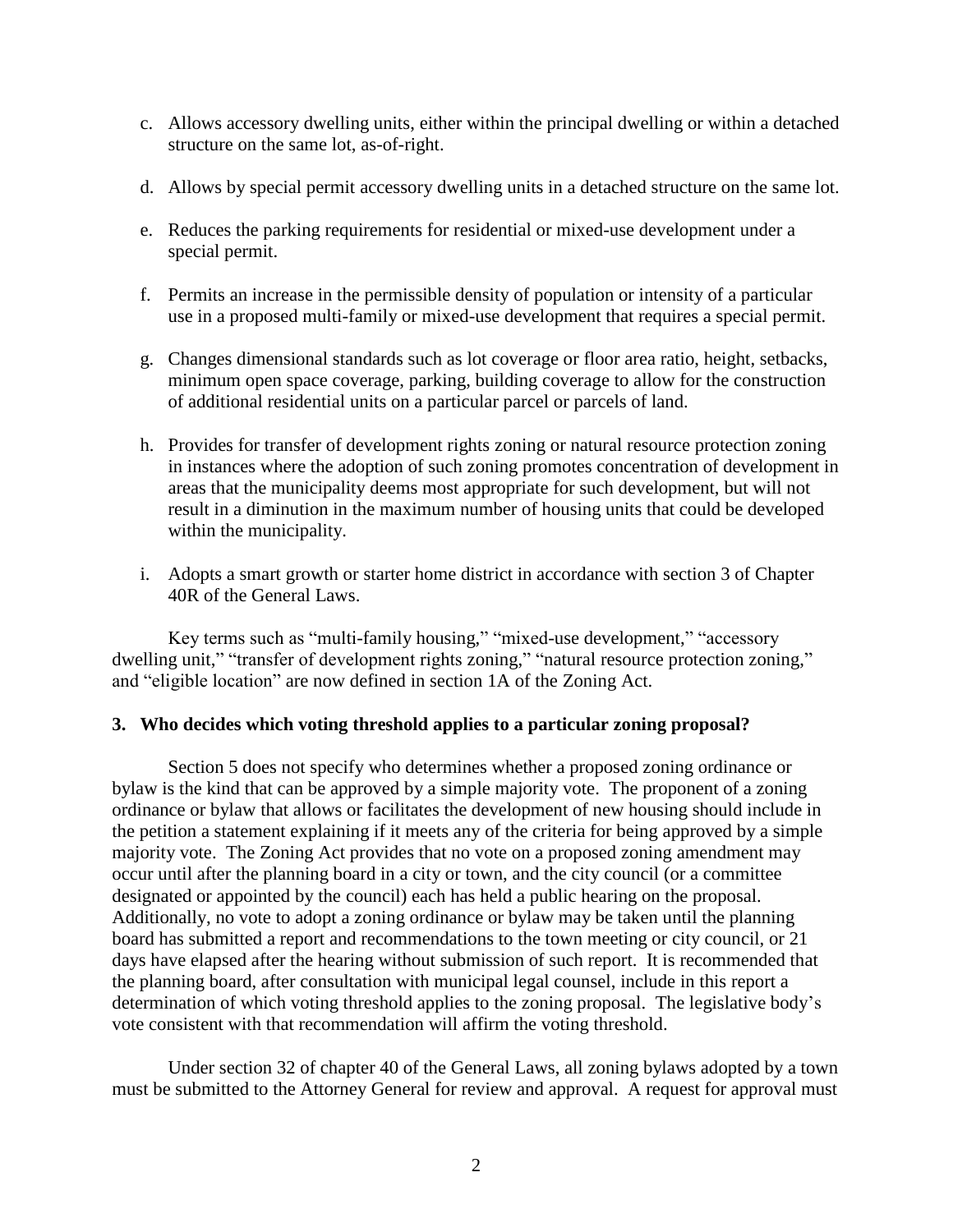include adequate proof that the town has complied with all of the procedural requirements for the adoption of the bylaw. If the Attorney General finds an inconsistency between the proposed bylaw and state law, the bylaw or portions of it may be disapproved.

## **4. How do I know if a particular land area qualifies as an eligible location?**

Section 1A of the Zoning Act defines "eligible locations" as areas that by virtue of their infrastructure, transportation access, existing underutilized facilities or location make highly suitable locations for residential or mixed use smart growth zoning districts or starter home zoning districts, including without limitation: (i) areas near transit stations, including rapid transit, commuter rail and bus and ferry terminals; or (ii) areas of concentrated development, including town and city centers, other existing commercial districts in cities and towns and existing rural village districts.

Section 5 does not specify who determines whether the land area subject to a proposed zoning ordinance or bylaw is an eligible location. The proponent of a zoning ordinance or bylaw that allows or facilitates the development of new housing should include in the petition explaining if the land area affected meets any of the criteria for an eligible location. As noted above, no vote to adopt a zoning ordinance or bylaw may be taken until the proposal has received a public hearing and the planning board has submitted a report with recommendations to the town meeting or city council, or 21 days have elapsed after the hearing without submission of such report. It is recommended that the planning board, after consultation with municipal counsel, include in this report a determination of whether the affected land area is an eligible location, when such a determination is relevant to the voting threshold.

# **5. Is there any additional guidance for determining eligible locations?**

The same definition of "eligible location" that appears in section 1A of Chapter 40A also appears in section 2 of Chapter 40R. The regulations implementing Chapter 40R (760 CMR 59) set forth detailed criteria that the Department of Housing and Community Development (DHCD) applies when it determines if a land area is an eligible location under that statute. Although 760 CMR 59 does not apply to Chapter 40A, municipalities may reasonably look to those regulations for additional guidance on what areas should be deemed eligible locations under Chapter 40A.

Under the statutory definition, a land area qualifies as an eligible location if it is located "near" a transit station, including rapid transit, commuter rail or bus or ferry terminals. Any parcel that is at least partially within 0.5 miles of the kind of transit station listed should be deemed to be an eligible location.

In addition, the statute includes within the definition of "eligible location" parcels that are within "an area of concentrated development, including a town or city enter, or other existing commercial districts, or existing rural village district."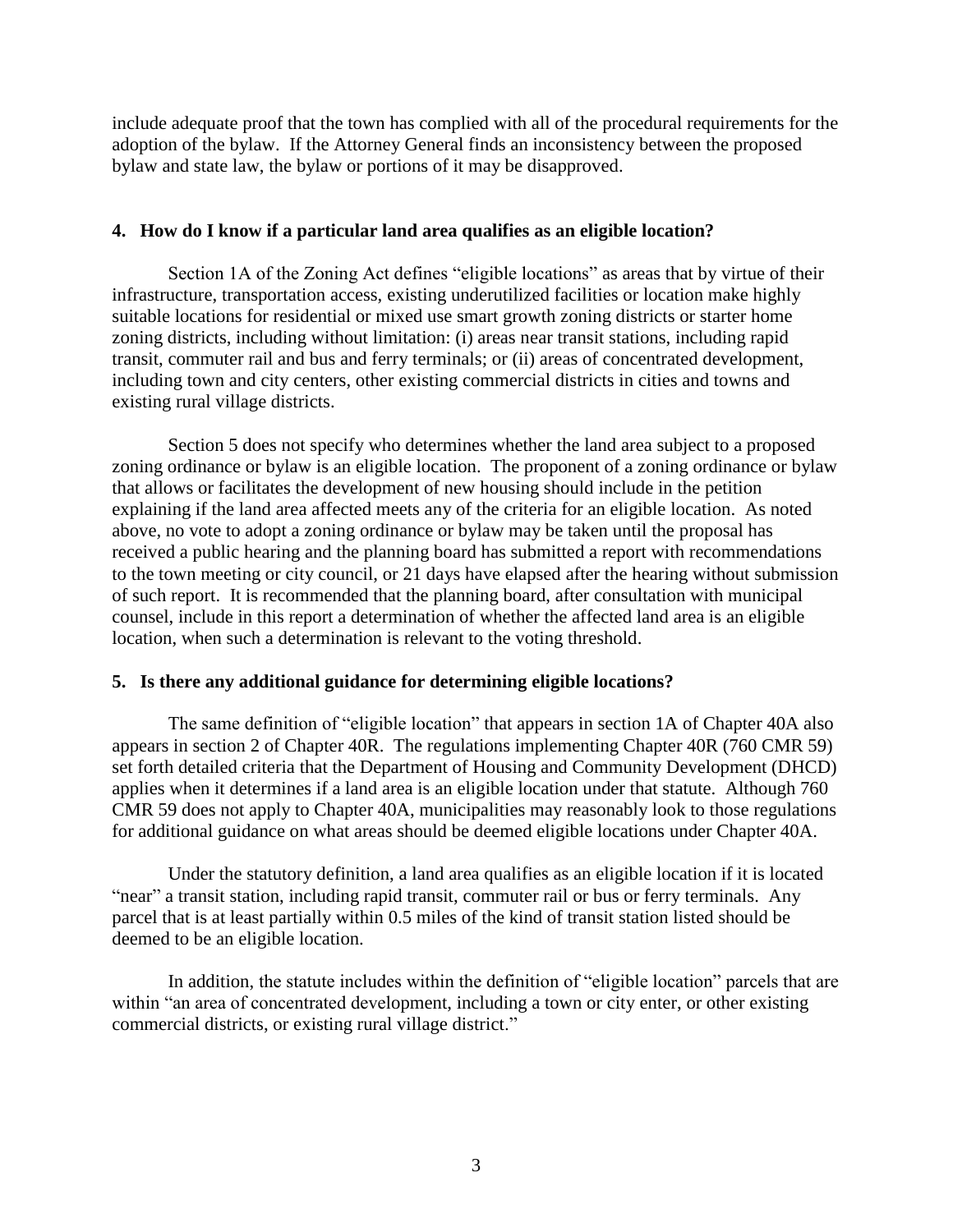All other land areas may be determined to be "eligible locations" if, in the judgment of the planning board, the land area is a highly suitable location for residential or mixed-use development based on its infrastructure, transportation access, or existing underutilized facilities.

If there is uncertainty about whether a zoning proposal affects an eligible location, the municipality may request an advisory opinion from the Executive Office of Housing and Economic Development. Such a request must be made by the mayor, city council, board of aldermen, or planning board (when the zoning amendment is proposed in a city); or by the select board or planning board (when the zoning amendment is proposed in a town). A request may not be made by an individual member of the council or board. Communities are encouraged to submit their request for an advisory opinion as early as possible in the zoning amendment process. The request should be made by completing the application at the following website: [www.mass.gov/forms/request-an-advisory-opinion-on-ch40a-eligible-locations.](https://www.mass.gov/forms/request-an-advisory-opinion-on-ch40a-eligible-locations) EOHED will endeavor to provide a written advisory opinion within 30 days of receipt of a complete request.

## **6. What happens if a proposed zoning ordinance or bylaw includes some changes that can be adopted with simple majority vote, and other changes that require a ⅔ supermajority?**

Section 5 as amended provides that "any amendment that requires a simple majority vote shall not be combined with amendments that require a two-thirds majority vote." A proposed zoning amendment cannot be adopted by a simple majority vote if it is combined with an amendment that requires a ⅔ supermajority. Drafters of new zoning proposals should take care not to combine provisions that require different voting thresholds, so that proposals that will encourage new housing production will get the benefit of the simple majority threshold. If a municipality desires to combine proposals with different voting thresholds, the municipality should first confer with municipal counsel, and review the guidance issued by EOHED. In the case of a zoning bylaw amendment being considered at town meeting, the Town Moderator has authority to "preside and regulate the proceedings, and decide all questions of order" potentially including the required quantum of vote—pursuant to G.L. c. 39, § 15. If the town meeting approves the amendment, will be subject to the review and approval of the Attorney General pursuant to G.L. c. 40, § 32. *(Updated: April 9, 2021)*

#### **7. What is a special permit and what are the required thresholds for special permit votes?**

Section 9 of the Zoning Act provides that zoning ordinances or bylaws can provide for specific types of uses which shall only be permitted in specified districts upon the issuance of a special permit. Zoning ordinances or bylaws may also provide for special permits authorizing increases in density or intensity of a particular use in a proposed development if the petitioner or applicant agrees to conditions that serve the public interest. Special permits may also issue for other purposes set forth in section 9.

A special permit can be granted a  $\frac{2}{3}$  vote of boards with more than 5 members, a vote of at least 4 members of a 5-member board, and a unanimous vote of a 3-member board. But, the recent amendments to section 9 provide that a special permit may be issued by a simple majority vote if the special permit does any of the following: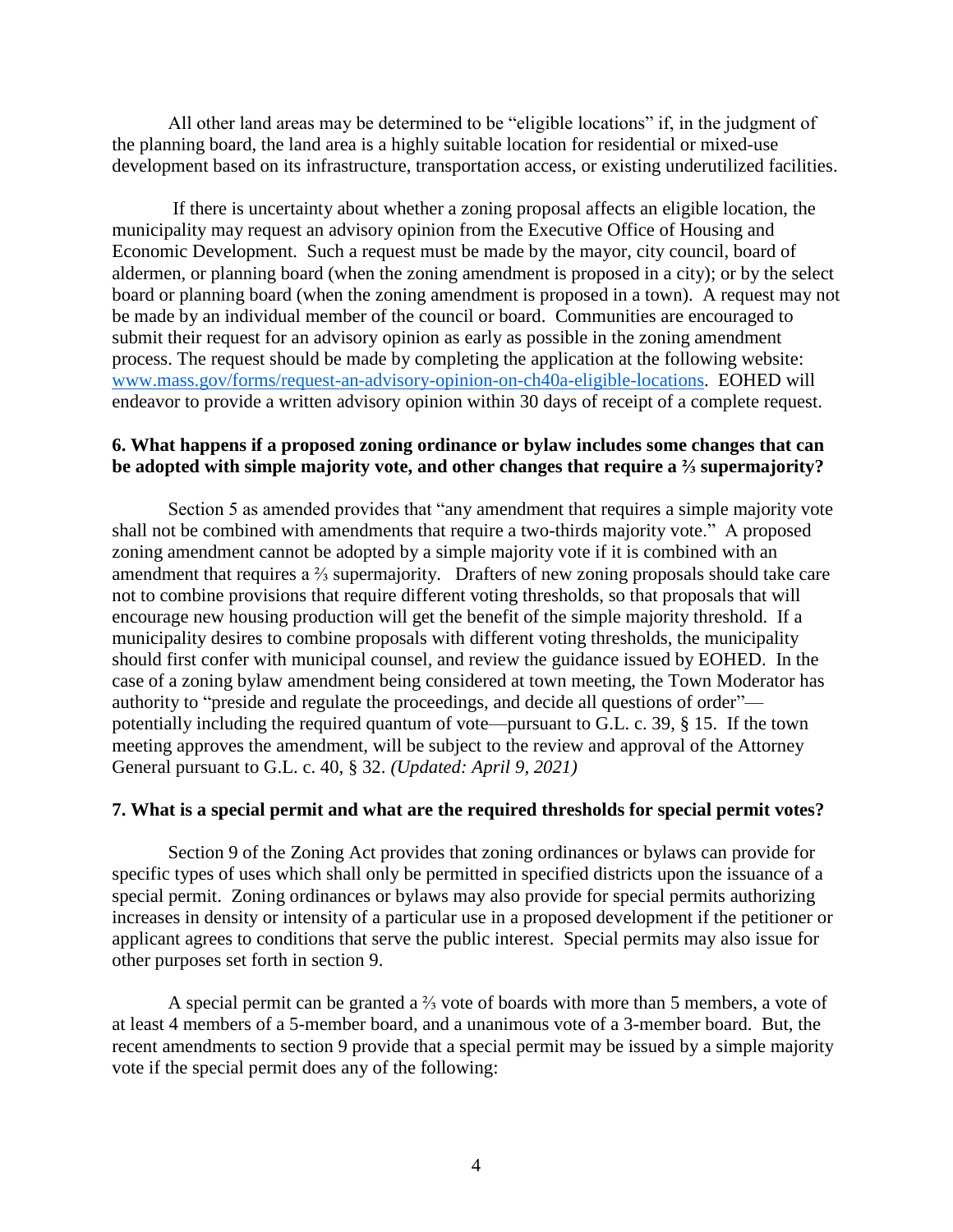- Permits multi-family housing that is located within  $\frac{1}{2}$  mile of a commuter rail station, subway station, ferry terminal or bus station; provided that not less than 10% of the housing is affordable to and occupied by households whose annual income is less than 80% of the area median income and affordability is assured for a period of not less than 30 years through the use of an affordable housing restriction as defined in section 31 of chapter 184.
- Permits mixed-use development in centers of commercial activity within a municipality, including town and city centers, other commercial districts in cities and towns and rural village districts; provided, that not less than 10% of the housing meets the same standard of affordability as noted above.
- Permits a reduced parking space to residential unit ratio requirement, provided such reduction in the parking requirement will result in the production of additional housing units.

## **8. Where can I find additional guidance about the voting thresholds for zoning ordinances and bylaws?**

Answers to frequently asked questions (FAQs) will be posted at [www.mass.gov/info](https://www.mass.gov/info-details/housing-choice-and-mbta-communities-legislation)[details/housing-choice-and-mbta-communities-legislation.](https://www.mass.gov/info-details/housing-choice-and-mbta-communities-legislation) Questions about zoning thresholds that are not answered in the FAQs can be directed to the Executive Office of Housing and Economic Development at [housingchoice@mass.gov.](mailto:housingchoice@mass.gov)

**9. My town is planning a comprehensive update of our zoning bylaws to eliminate inconsistencies and make the bylaws easier to use (for example, by consolidating all definition in a new section). Can this be done by a vote on a single article that amends and restates the entire zoning code, as originally planned? Or should we delay the vote so that the existing provisions that qualify for a simple majority vote can be presented as separate articles?**

You may proceed with a vote as planned, consistent with the following guidance. Section 5 of the Zoning Act now provides that "any amendment that requires a simple majority vote shall not be combined with amendments that require a two-thirds majority vote." The intent of this language is to ensure that certain zoning changes that make it easier to build new housing will have the benefit of the simple majority threshold. If a city or town is considering an existing proposal to amend and restate its entire zoning code with a single vote, and there is not enough time to separate amendments that have different voting thresholds, it may proceed as planned rather than starting over or delaying the vote. Although the statute does not say so expressly, in the view of EOHED, the combined article may be approved by a ⅔ vote. The Attorney General has not yet taken a position on this question. The city or town alternatively may elect to delay the vote and separate out the zoning provisions that have different approval thresholds. Going forward it is the recommendation of EOHED that proposals to amend and restate an entire zoning code should be drafted so that housing-friendly provisions that qualify for approval by a simple majority approval are considered separately, if possible. In all cases, the municipality should consult with municipal counsel regarding the appropriate quantum of vote. In the case of